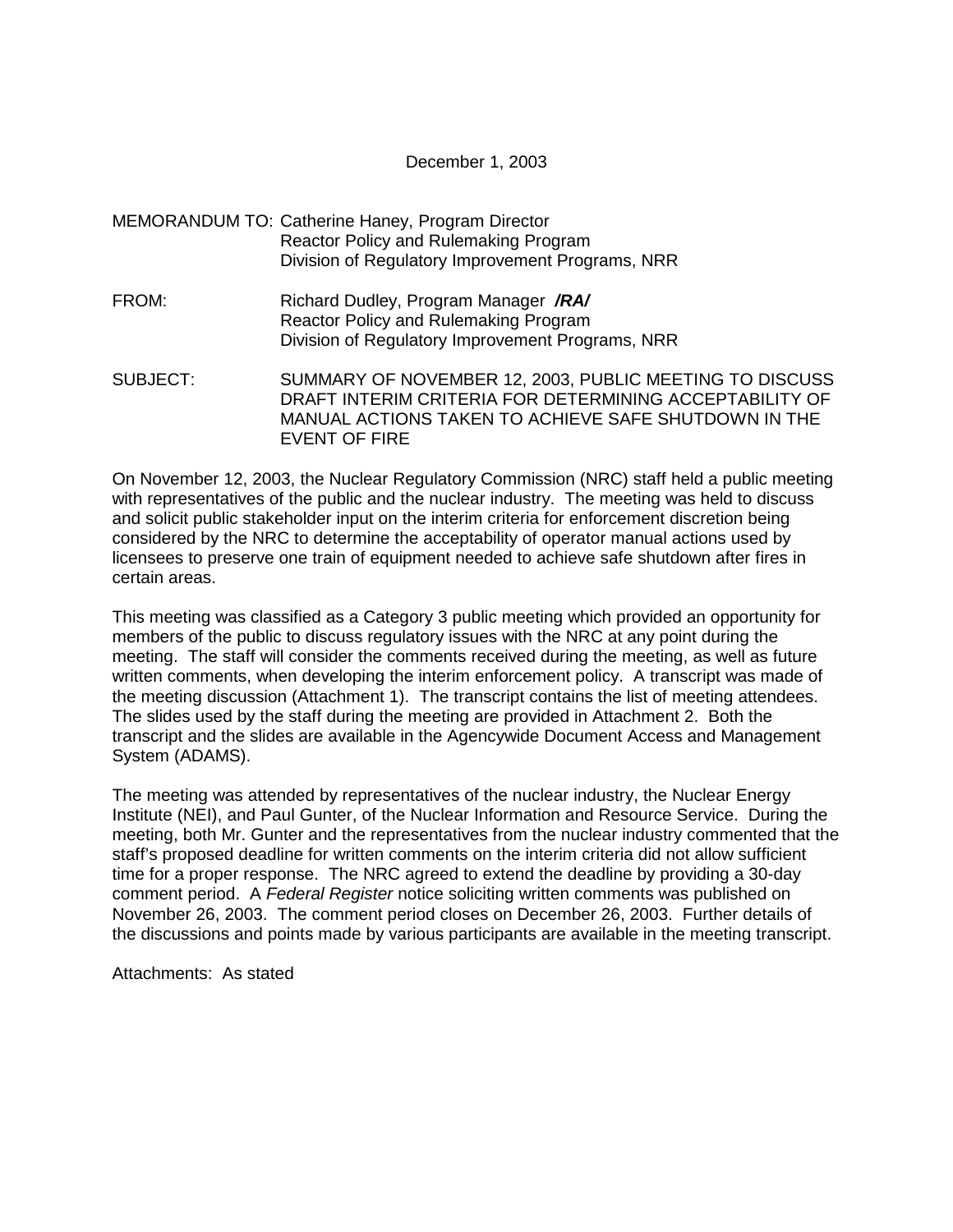| MEMORANDUM TO: | December 1, 2003<br>Catherine Haney, Program Director<br>Reactor Policy and Rulemaking Program<br>Division of Regulatory Improvement Programs, NRR                                       |
|----------------|------------------------------------------------------------------------------------------------------------------------------------------------------------------------------------------|
| FROM:          | Richard Dudley, Program Manager /RA/<br>Reactor Policy and Rulemaking Program<br>Division of Regulatory Improvement Programs, NRR                                                        |
| SUBJECT:       | SUMMARY OF NOVEMBER 12, 2003, PUBLIC MEETING TO DISCUSS DRAFT<br>INTERIM CRITERIA FOR DETERMINING ACCEPTABILITY OF MANUAL ACTIONS<br>TAKEN TO ACHIEVE SAFE SHUTDOWN IN THE EVENT OF FIRE |

On November 12, 2003, the Nuclear Regulatory Commission (NRC) staff held a public meeting with representatives of the public and the nuclear industry. The meeting was held to discuss and solicit public stakeholder input on the interim criteria for enforcement discretion being considered by the NRC to determine the acceptability of operator manual actions used by licensees to preserve one train of equipment needed to achieve safe shutdown after fires in certain areas.

This meeting was classified as a Category 3 public meeting which provided an opportunity for members of the public to discuss regulatory issues with the NRC at any point during the meeting. The staff will consider the comments received during the meeting, as well as future written comments, when developing the interim enforcement policy. A transcript was made of the meeting discussion (Attachment 1). The transcript contains the list of meeting attendees. The slides used by the staff during the meeting are provided in Attachment 2. Both the transcript and the slides are available in Agencywide Document Access and Management System (ADAMS).

The meeting was attended by representatives of the nuclear industry, The Nuclear Energy Institute (NEI), and Paul Gunter, of the Nuclear Information and Resource Service. During the meeting, both Mr. Gunter and the representatives from the nuclear industry commented that the staff's proposed deadline for written comments on the interim criteria did not allow sufficient time for a proper response. The NRC agreed to extend the deadline by providing a 30-day comment period. A Federal Register notice soliciting written comments was published on November 26, 2003. The comment period closes on December 26, 2003. Further details of the discussions and points made by various participants are available in the meeting transcript.

Attachments: As stated

**Distribution**: See next page

| ADAMS Accession Nos.: Package: |         | ML033280048             |
|--------------------------------|---------|-------------------------|
|                                | Memo:   | ML033280013             |
|                                |         | Transcript: ML033240537 |
|                                | Slides: | ML033250238             |

\*See previous concurrence

| <b>I</b> OFFICE | RPRP/PM  | I PDII-2/PM | I SPLB/SC   | I RPRP∙PD. |
|-----------------|----------|-------------|-------------|------------|
| <b>NAME</b>     | RDudlev* | EABrown     | SWeerakkodv | I CHanev*  |
| <b>I</b> DATE   | 11/25/03 | 12/1/03     | 12/1/03     | 11/25/03   |
| DECOPD COP      |          |             |             |            |

OFFICIAL RECORD COPY